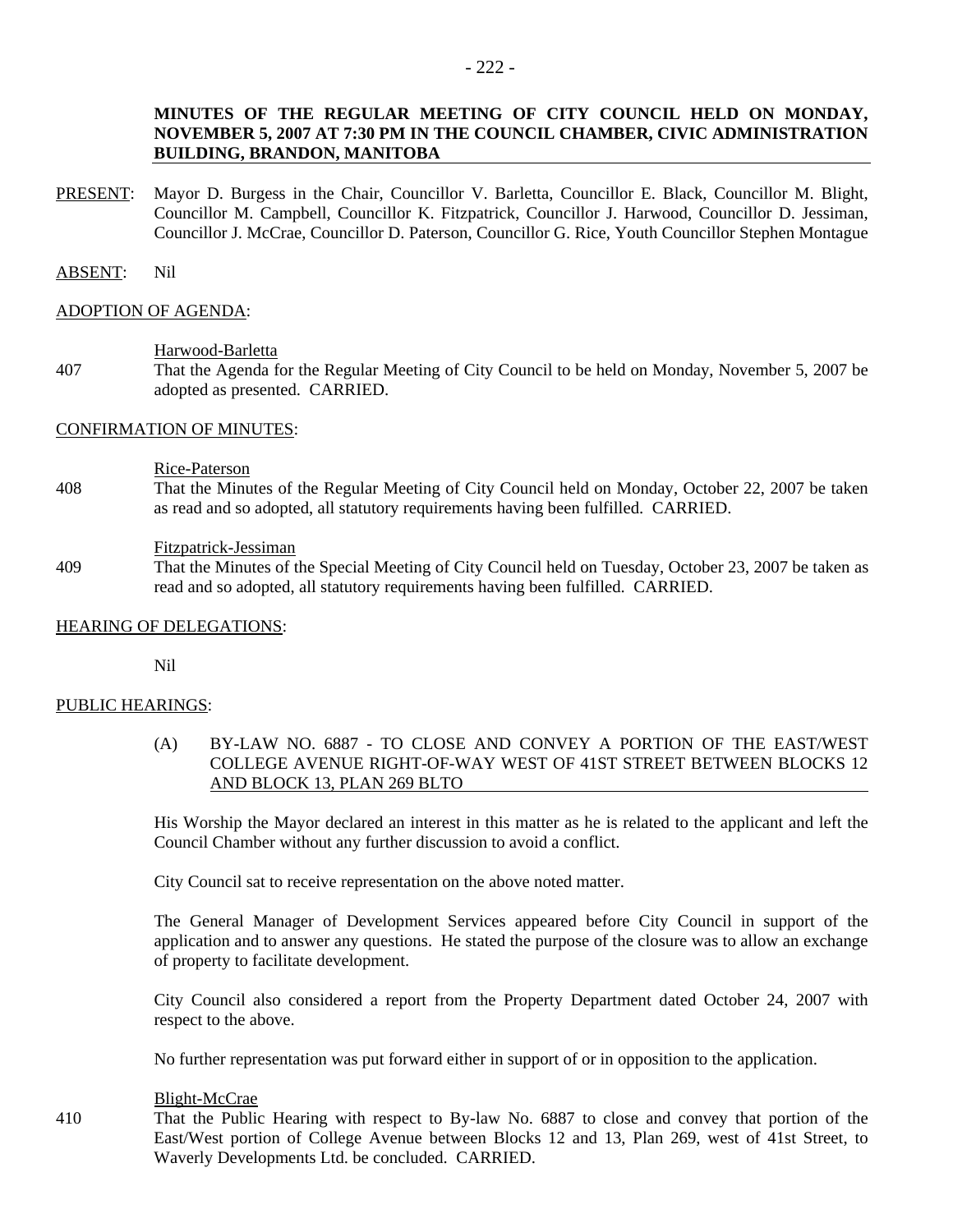Following the above motion being voted on, His Worship the Mayor re-entered the Council Chamber.

# COMMUNICATION & PETITIONS:

## (A) PETITION IN OPPOSITION TO SOLID WASTE MANAGEMENT PLAN

A forty (40) name petition was presented by Councillor Harwood from Brandon residents in opposition to the proposed solid waste management plan.

## COMMITTEE REPORTS:

## (A) PERSONNEL COMMITTEE REPORT OCTOBER 22, 2007

 Brandon, Manitoba October 22, 2007

The Mayor and Council City of Brandon

Your PERSONNEL COMMITTEE, at its meeting held this 22 day of October, 2007, begs leave to report as follows and submits recommendations where deemed necessary and expedient:

Present: Committee Members: Mayor Dave Burgess, Chairman Coun. M. Blight Coun. J. McCrae Coun. D. Paterson

> Resource Personnel: Mr. Brian MacRae, City Manager Mrs. Vicki Fifi, Director of Human Resources Fire Chief Brent Dane Deputy Fire Chief Garry Bell

Contract Settlement - Brandon Professional Fire Fighters / Paramedics Association

The purpose of the meeting was to discuss the recent negotiations with the Brandon Professional Fire Fighters / Paramedics Association.

Councillor Paterson That the agenda be accepted as presented.

Councillor McCrae That the Committee resolve itself into a closed session. Carried unanimously.

Mrs. Fifi presented a summary of the negotiations and advised that these were to be presented for ratification by the membership in the near future as per the Memorandum of Settlement. The Committee members requested clarity on some issues related to the proposed settlement. Highlights of the negotiated settlement include:

- Contract term 24 months: January 1, 2007 to December 31, 2008
- Salary increases of: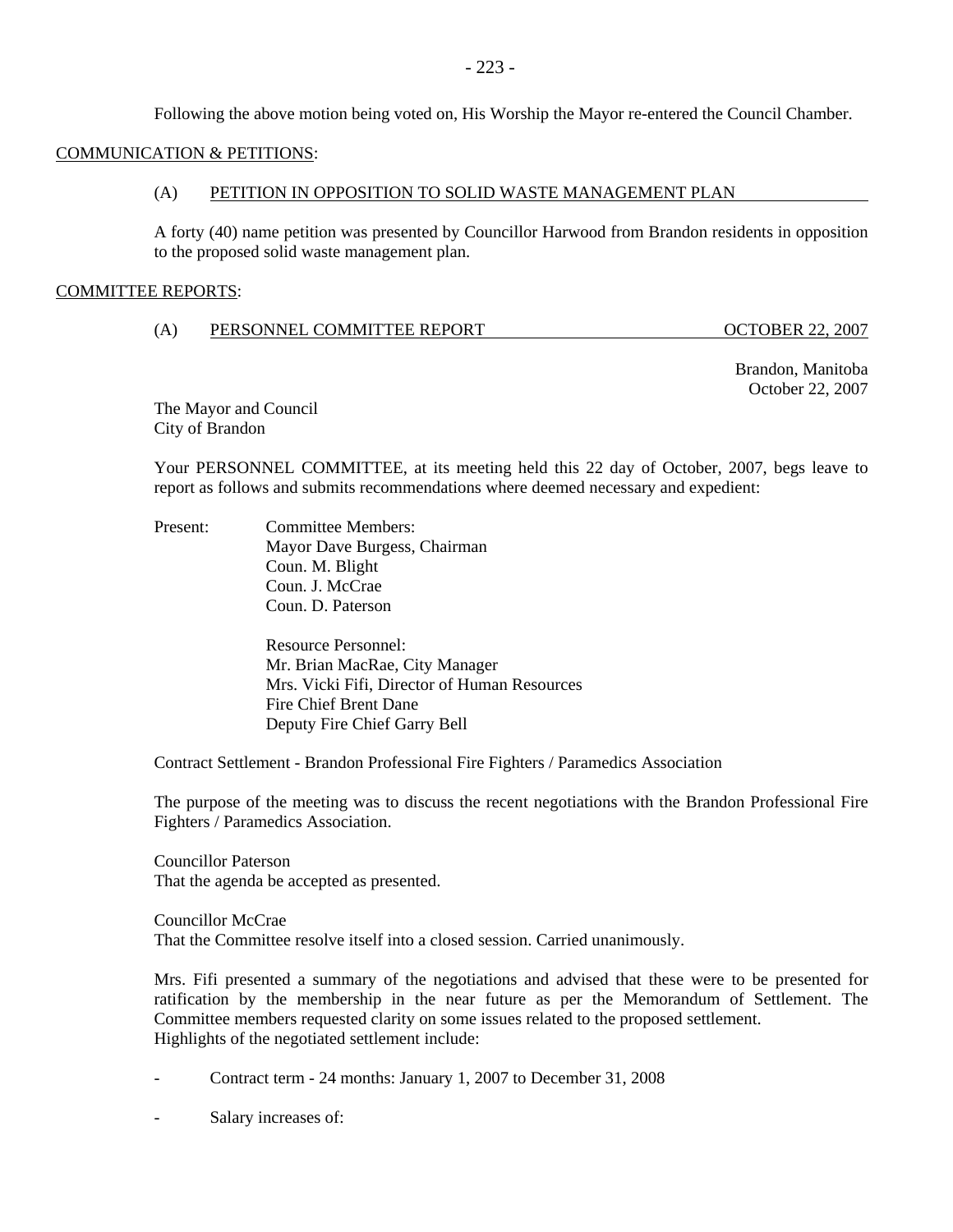3% on January 1, 2007 1% on July 1, 2007 3% on January 1, 2008; and 1% on July 1, 2008

- Vacation adjustment to 5 weeks after 16 years, effective January 1, 2008
- Language changes in existing clauses that afford cost savings to the department over the term of the contract.

It was unanimously agreed that the proposed settlement as presented be recommended to City Council as follows:

That the City of Brandon enter into a new agreement with the Brandon Professional Fire Fighters/Paramedics Association as per the Memorandum of Settlement for the period January 1, 2007 to December 31, 2008 whereby wages shall be increased 3% on January 1, 2007, 1% on July 1, 2007, 3% on January 1, 2008, and 1% on July 1, 2008.

Councillor Paterson That the meeting now adjourn. Carried.

Respectfully submitted, "Dave Burgess" **CHAIRMAN** 

McCrae-Paterson

411 That the report of the Personnel Committee of its meeting held October 22, 2007 regarding the tentative settlement reached between the City and the Brandon Professional Fire Fighters/Paramedics Association be received. CARRIED.

#### McCrae-Paterson

412 That the City of Brandon enter into a new agreement with the Brandon Professional Fire Fighters/Paramedics Association as per the Memorandum of Settlement for the period January 1, 2007 to December 31, 2008 whereby wages shall be increased 3% on January 1, 2007, 1% on July 1, 2007, 3% on January 1, 2008, and 1% on July 1, 2008. CARRIED.

#### (B) GENERAL MUSEUM ADVISORY COMMITTEE VERBAL REPORT NOVEMBER 5, 2007

 Brandon, Manitoba November 5, 2007

Mayor and Councillors City of Brandon

Councillor Black provided a verbal report on the General Museum Advisory Committee whereby he advised that the Committee had been established on March 19, 2007 and outlined its mandate. He further reported that a progress report was to have been provided to City Council by October 31, 2007 with a final report to be provided prior to budget deliberations for 2008. He indicated that while verbal updates had been provided on several occasions, a formal progress report had not been submitted, apologized for the oversight and suggested the following.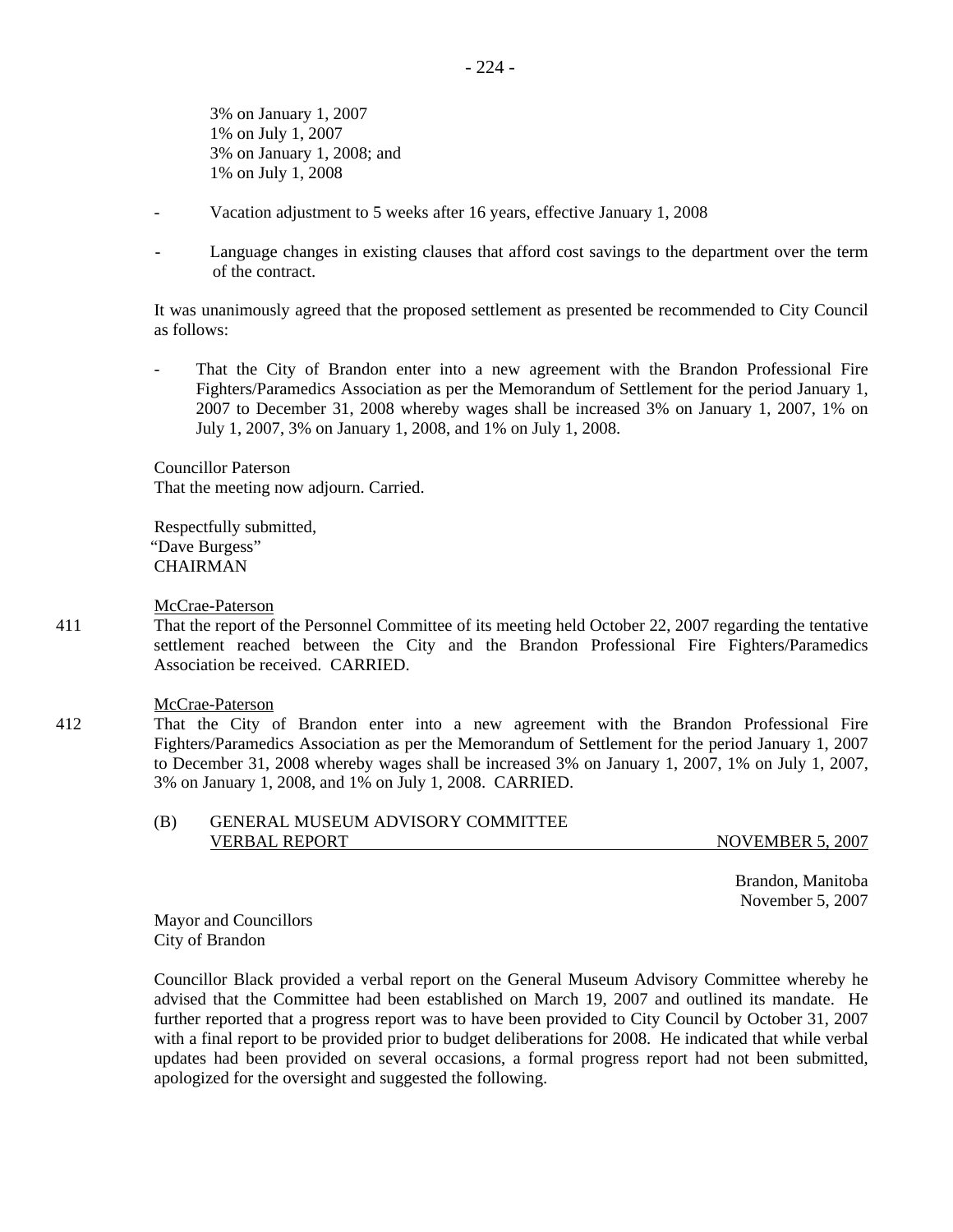## Black-Paterson

413 That the requirement for the General Museum Advisory Committee to submit a report on its progress by October 31, 2007 be waived, the Committee's final report be submitted to City Council for its December 3, 2007 meeting and \$50,000 to defray the costs of the Committee securing technical advice (architects, structural engineers, museum planners, etc.) on a proposed museum be considered as part of the 2008 budget deliberations. CARRIED.

## (C) WESTERN MANITOBA CENTENNIAL AUDITORIUM VERBAL REPORT NOVEMBER 3, 2007

 Brandon, Manitoba November 5, 2007

Mayor and Councillors City of Brandon

Councillor Blight provided a verbal report on the Western Manitoba Centennial Auditorium and stated that a process had been agreed to with respect to an operational review, a Campaign Chair was required to oversee the replacement of the existing podium and an agreement had been reached with respect to wages for administrative staff.

# (D) MANITOBA SMART NETWORK VERBAL REPORT NOVEMBER 5, 2007

 Brandon, Manitoba November 5, 2007

Mayor and Councillors City of Brandon

Councillor Fitzpatrick provided a verbal summary of information provided to City Council on a committee that had been previously established, that being the Manitoba Smart Network Committee. He noted the committee was now going to be disbanded, with remaining funds being provided to the Assiniboine Community College and the Brandon Area Foundation.

## Blight-Fitzpatrick

414 That the verbal reports from Councillors Black, Blight and Fitzpatrick with respect to the General Museum Advisory Committee, Western Manitoba Centennial Auditorium and the Manitoba Smart Network be received. CARRIED.

## ENQUIRIES:

# (258) MAKE WAY FOR YOUTH PROJECT

Councillor Paterson referred to an article on Pages 18 and 19 of the current Municipal Leader magazine with respect to the Make Way for Youth Project, which encouraged young persons to return to rural Manitoba. He noted the program was geared toward bilingual municipalities but enquired if Administration could check into the possibility of Brandon participating in or emulating said project.

His Worship the Mayor agreed to take this matter under advisement.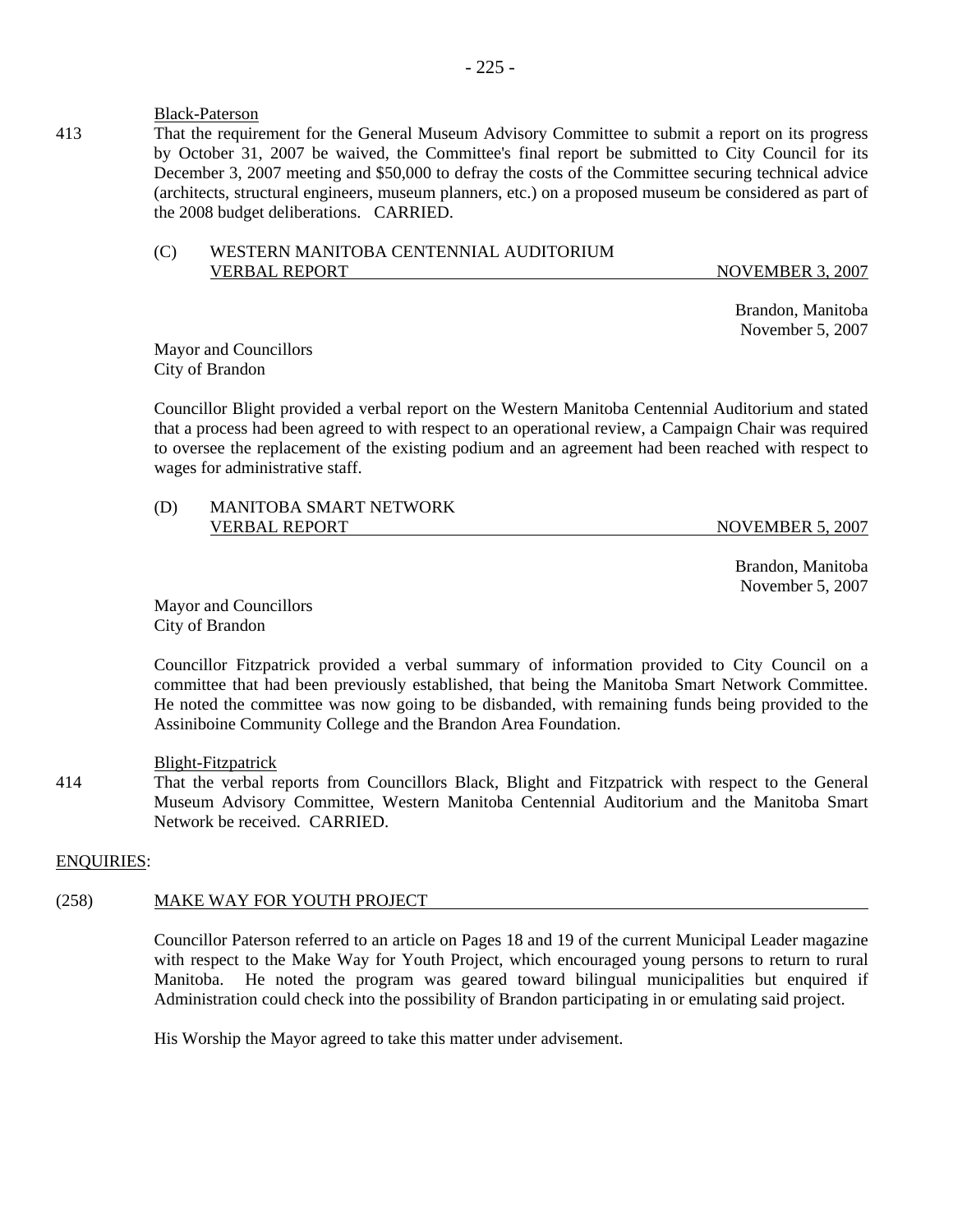## (259) EMERGENCY ALARM AND REVERSE 911 TECHNOLOGY

Councillor Black reported that the emergency alarm in the Riverview Ward had been triggered the previous week and advised that he and many other residents of the Ward had not heard the alarm. He enquired if information could be obtained on why the alarm had been set off, and why so many people in the immediate vicinity had not heard same.

In conjunction with the above, Councillor Black enquired if Administration could investigate the use of "reverse 911" technology, which had apparently been utilized recently in California to alert residents of wildfires approaching their vicinity.

His Worship the Mayor agreed to take this matter under advisement.

## (260) PUBLIC WASHROOMS

Councillor Black referred to correspondence received from Reverend Idonije with respect to public facilities not having to provide public washrooms and denying members of the public access to the facilities provided for staff. The correspondence suggested a by-law be prepared to require public facilities to provide public washrooms or access to work place facilities. Councillor Black advised that at one time, the City of Brandon had provided public washrooms in the downtown area and he enquired if information on the closure of same and possible reinstatement could be provided.

His Worship the Mayor agreed to take this matter under advisement.

# (261) CLOSURE OR CONVEYANCE OF MANITOBA HYDRO COAL PLANT IN BRANDON

Councillor Black referred to the November 4th edition of the Winnipeg Free Press with respect to an issue on the Province of Manitoba meeting Kyoto goals. He indicated the article referenced Brandon regarding two issues, one being the capture of methane from landfill sites, which Administration was aware of, and the other with respect to the possible closure of the Manitoba Hydro coal plant.

The article indicated the CEO of Manitoba Hydro, Mr. Bob Brennan, was undertaking studies to determine how best to accomplish closure or conveyance of the plant to natural gas. Councillor Black enquired if His Worship the Mayor could obtain additional information on the proposed closure or conveyance.

His Worship the Mayor agreed to take this matter under advisement.

# (262) PARTICIPATION IN YOUTH OFFENDERS OR FINE OPTION PROGRAM TO CLEAN UP GRAFFITI

Councillor Black referred to his previous enquiry with respect to graffiti and noted that the City of Winnipeg was going to participate in a Provincial young offenders or fine option program whereby persons convicted of non violent crimes, such as vandalism, could fulfill community work instead of paying a fine. He reported the City of Winnipeg would be responsible for providing transportation and safety equipment to participants, at an estimated cost of \$11,000 per year, but expected the labour received to enable clean up of graffiti in that city. He enquired if the City of Brandon could investigate participation in the Provincial program.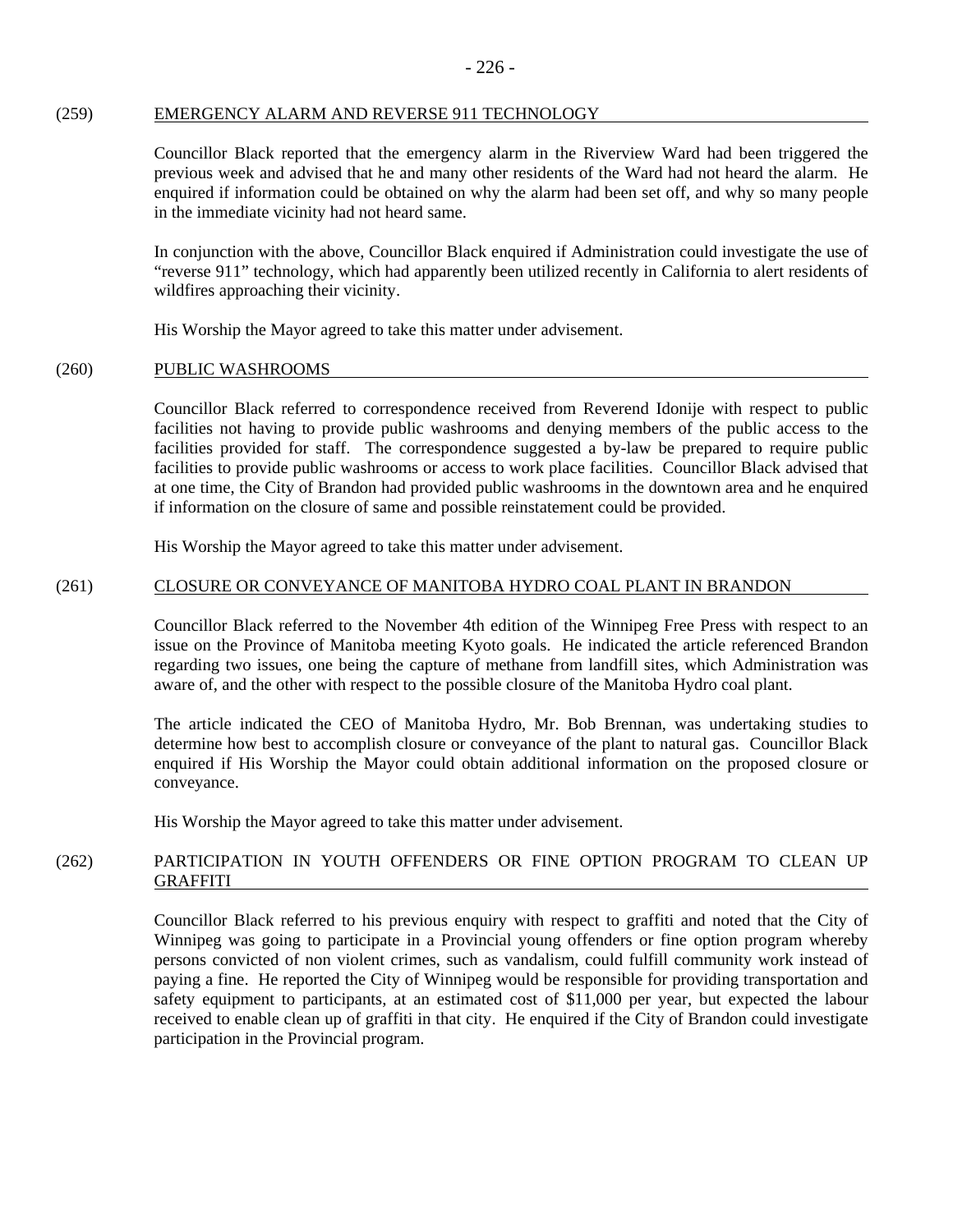# (263) TRAFFIC CONCERNS ON RICHMOND AVENUE IN THE VICINITY OF PARKDALE AND LINDEN DRIVES

Councillor Fitzpatrick advised that he had received concerns from residents with respect to accidents on Richmond Avenue in the vicinity of Parkdale and Linden Drives and enquired if an update on ways to improve the situation could be provided.

At the request of the Chair, the Manager of Property and Traffic advised that traffic counts were being scheduled in the area, to be conducted during peak periods. In conjunction with the traffic counts, pedestrian counts would also be taken to provide the data necessary to take corrective action. He advised a report would be provided to Council when the information was received.

## (264) FIRE HALL ISSUE

Councillor Fitzpatrick referred to the recent decision of City Council with respect to the location of a fire hall at 18th Street and Princess Avenue and reports that members of the Executive of the Brandon Professional Fire Fighters/Paramedic Association were lobbying individual members of City Council for the establishment of two fire halls and their respective locations. He enquired if same was being done with the knowledge of senior administration and management of the Fire Department.

In addition to the above, Councillor Fitzpatrick advised that concerns had been expressed by members of the Association with respect to the lack of knowledge and/or communication regarding the proposed site at 18th Street and Princess Avenue and he requested clarification on what process had been undertaken prior to selection of the above noted site.

At the request of the Chair, the City Manager advised that neither senior administration nor management at the Fire Department were aware of any communications between the Association and individual members of City Council, nor was he aware of any discussions between the administration and members of the Association with respect to issues pertaining to the 18th Street and Princess Avenue location.

The City Manager further advised that he, other members of the senior administration and Fire management had met with the Association during the summer to discuss the progress being made to find a site for the new fire hall, inclusive of the consultant's findings regarding response times, which indicated the appropriateness of a location in the vicinity of 18th Street and Victoria Avenue. He reported the Executive of the Association stated its appreciation for the efforts being made. Administration's further efforts resulted in the proposed acquisition of property at 18th Street and Princess Avenue, which was discussed with the Association President prior to presentation to City Council. He concluded that the Association had ample opportunity to be involved and was kept apprised of the efforts being made.

In conjunction with the above, His Worship the Mayor indicated that in order to achieve positive results, all such matters should be dealt with in an open manner with Council as a whole.

## ANNOUNCEMENTS:

## SOUTH CENTRE WARD MEETING

Councillor Rice announced that he would hold a ward meeting on November 7, 2007 at 7:30 p.m. at Central Community Centre. He noted the items to be discussed would include the Transportation Study, taxes, protective services, proposed fire hall and any other ward issues. He encouraged interested individuals to attend.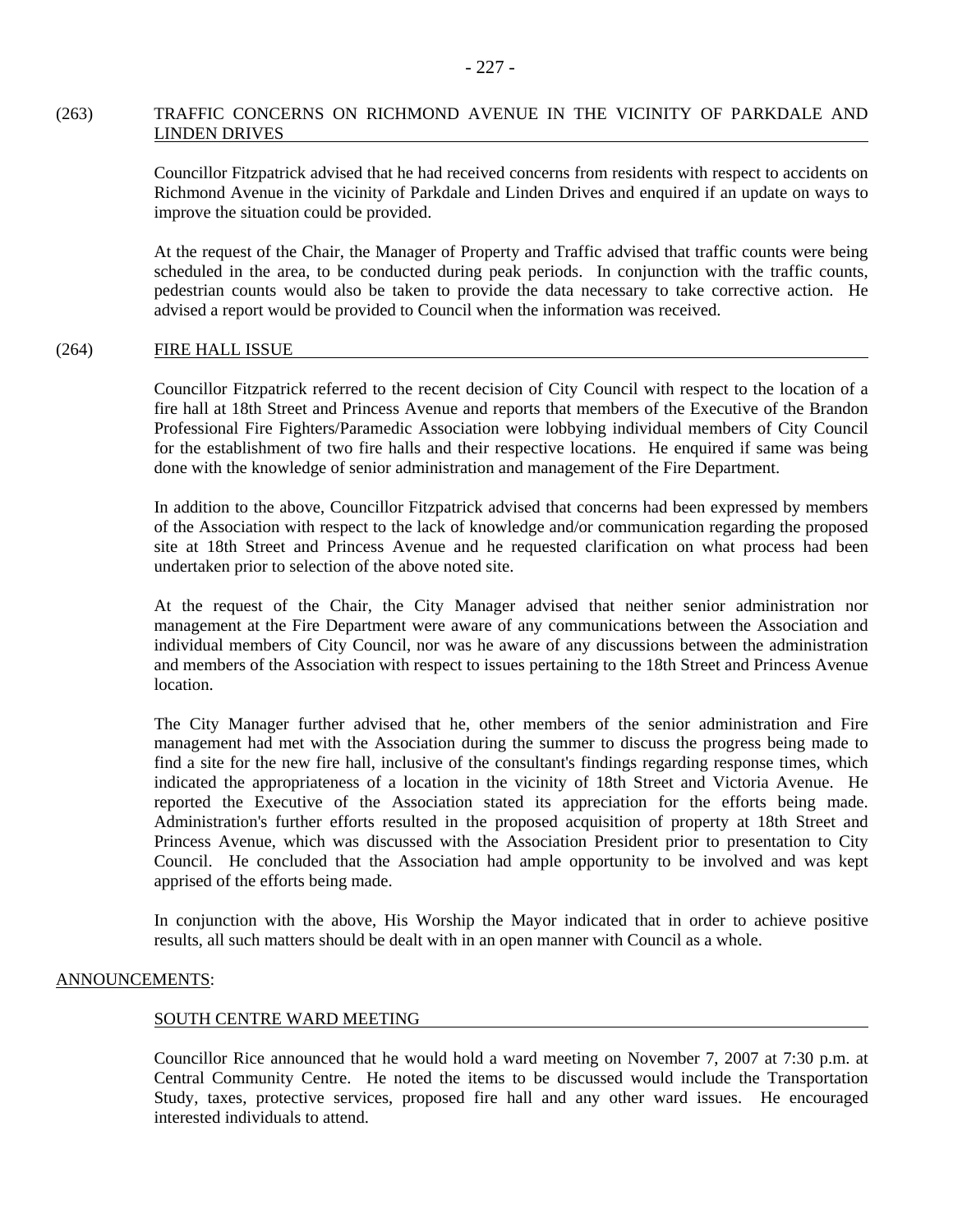## SPECIAL ASSINIBOINE WARD MEETING

Councillor Paterson announced that he would hold a special ward meeting on Tuesday, November 13, 2007 at 7:30 p.m. at the Riverbank Discovery Centre to discuss the installation of stop signs on Kirkcaldy Drive between 1st and 18th Streets and McDonald Avenue west of 18th Street.

# RIVERVIEW WARD MEETING

Councillor Black announced that he would hold a ward meeting at the East End Community Centre on November 6, 2007 at 7:00 p.m. He reported the items to be discussed would include the casino issue, Transportation Study, heavy trucks on 1st Street and Victoria Avenue and the upcoming budget. He invited interested individuals to attend.

# BRANDON AND AREA ENVIRONMENTAL COMMITTEE MOVIE "TOXIC TRESPASS - HOW SAFE ARE YOUR CHILDREN"

Councillor Black announced that the Brandon and Area Environmental Committee would show a film entitled: "Toxic Trespass - How Safe Are Your Children" on November 25, 2007 at 7:00 p.m. in Lecture Theatre "B" in the Brody Science Building at the Brandon University. He advised the movie had received great reviews and noted admission was free.

# CAREER AND EMPLOYMENT YOUTH SERVICES - NATIONAL CAREER WEEK

Councillor Blight announced that on behalf of City Council, he had attended the kick off of National Career Week at Career and Employment Youth Services to acknowledge Brandon's participation in preparing youth for the future.

## INFORMATION MEETING REGARDING FIRE HALL REPLACEMENT

His Worship the Mayor announced that an informal meeting would be held in late November with respect to the replacement of the fire hall. The purpose of the meeting would be to provide information from the Administration and to allow Council input.

## BIRTHDAY GREETINGS TO COUNCILLOR CAMPBELL

His Worship the Mayor announced that Councillor Campbell was celebrating her birthday and extended best wishes to her.

## GENERAL BUSINESS:

## (A) REQUEST FOR FINANCIAL ASSISTANCE FOR THE INAUGURAL MANITOBA HERITAGE TATTOO

Submitted for consideration was a report from the General Manager of Corporate Services dated October 23, 2007 with respect to the above.

## McCrae-Paterson

415 That the request of Augustfest Brandon Inc. to carry over the \$17,500 grant to 2008 be referred to the Grants Review Committee for consideration and report at the November 19, 2007 City Council meeting. CARRIED.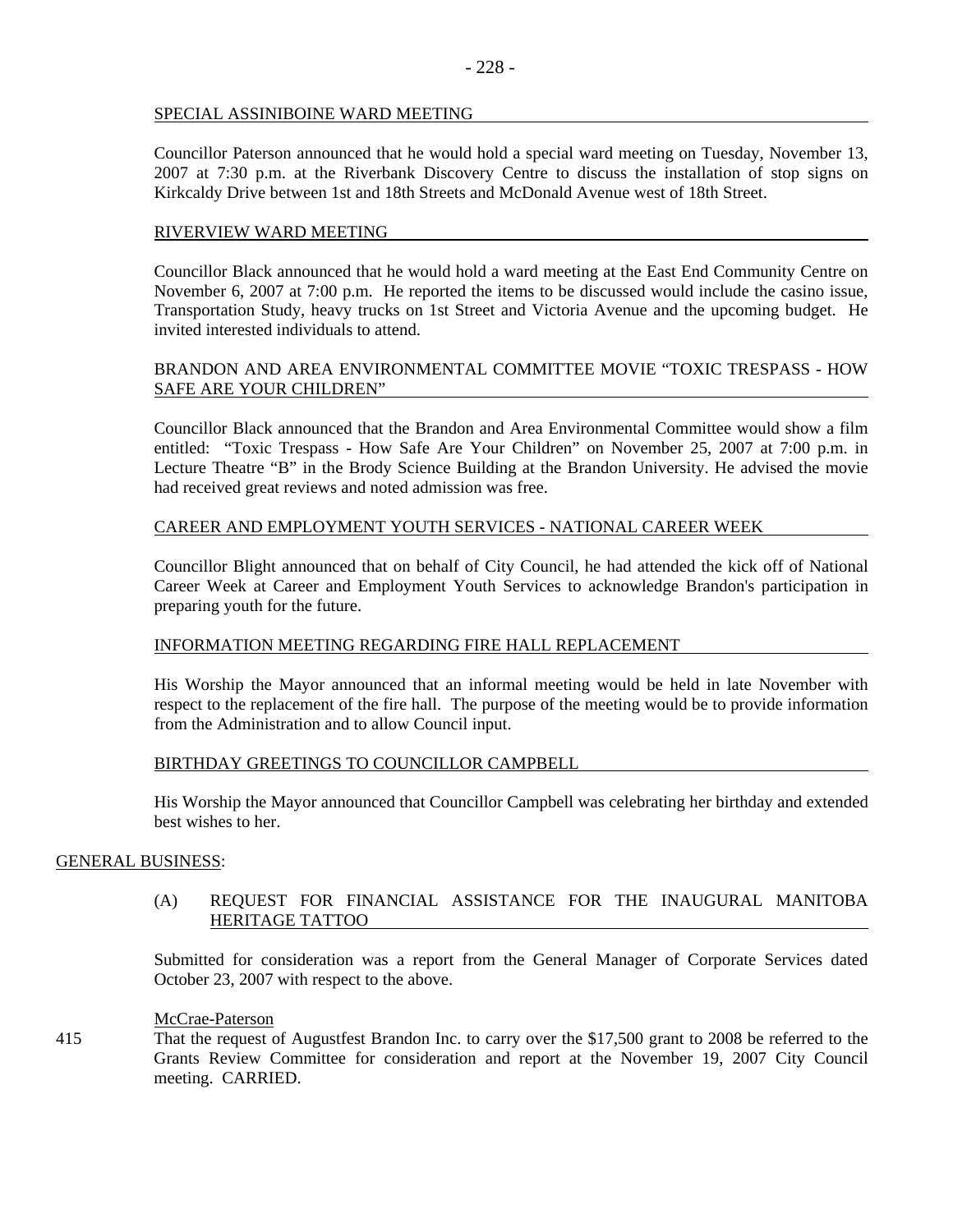# (B) MEDIATION WITH CANADIAN PACIFIC RAILWAY AND CANADIAN NATIONAL RAILWAY

Considered was a report from the Emergency Coordinator dated October 25, 2007 in conjunction with his verbal presentation with respect to the above.

# Blight-Paterson

416 That appropriate City departments be made aware of the results of the mediation held on September 26, 2007 involving representatives from Canadian Pacific Railway and the City of Brandon with a view to implementing, where practicable, the points that were agreed to in this mediation. CARRIED.

## (C) ENVIRONMENTAL STRATEGIC PLAN

City Council considered a report from Operational Services dated October 11, 2007 with respect to the above.

# Rice-Black

417 That Brandon's Environmental Strategic Plan be received as information and that it be debated at the next regular Council Meeting on November 19, 2007. CARRIED.

## (D) SOLID WASTE MANAGEMENT PLAN APPROVAL

Submitted for consideration was a report from Operational Services dated October 10, 2007 with respect to the above.

## Black-Paterson

- 418 That the Solid Waste Management Plan dated October 2007 be adopted and the recommendations contained therein be implemented. CARRIED.
	- (E) EVENT OF LOCAL SIGNIFICANCE X-FEST

Considered was a report from the City Clerk dated October 22, 2007 with respect to the above.

## Barletta-Black

- 419 That City Policy No. 004 designating Events of Local Significance be amended by adding: "X-Fest". CARRIED.
	- (F) EXPENDITURE FROM RESERVE

Submitted for consideration was a report from the General Manager of Development Services dated October 12, 2007 with respect to the above.

## Fitzpatrick-Blight

420 That \$19,250 be expended from the Parks Reserve for the purchase and installation of trees in the Waverly, Brookwood and Woodlands subdivisions. CARRIED.

# (G) CANCELLATION OF ADDITIONAL FEES FOR BUILDING PERMITS IN RAILWAY OVERLAY ZONE - COUNCILLOR PATERSON

Considered was a report from Councillor D. Paterson dated October 23, 2007 with respect to the above in accordance with his notice of motion filed at the October 22, 2007 meeting of City Council.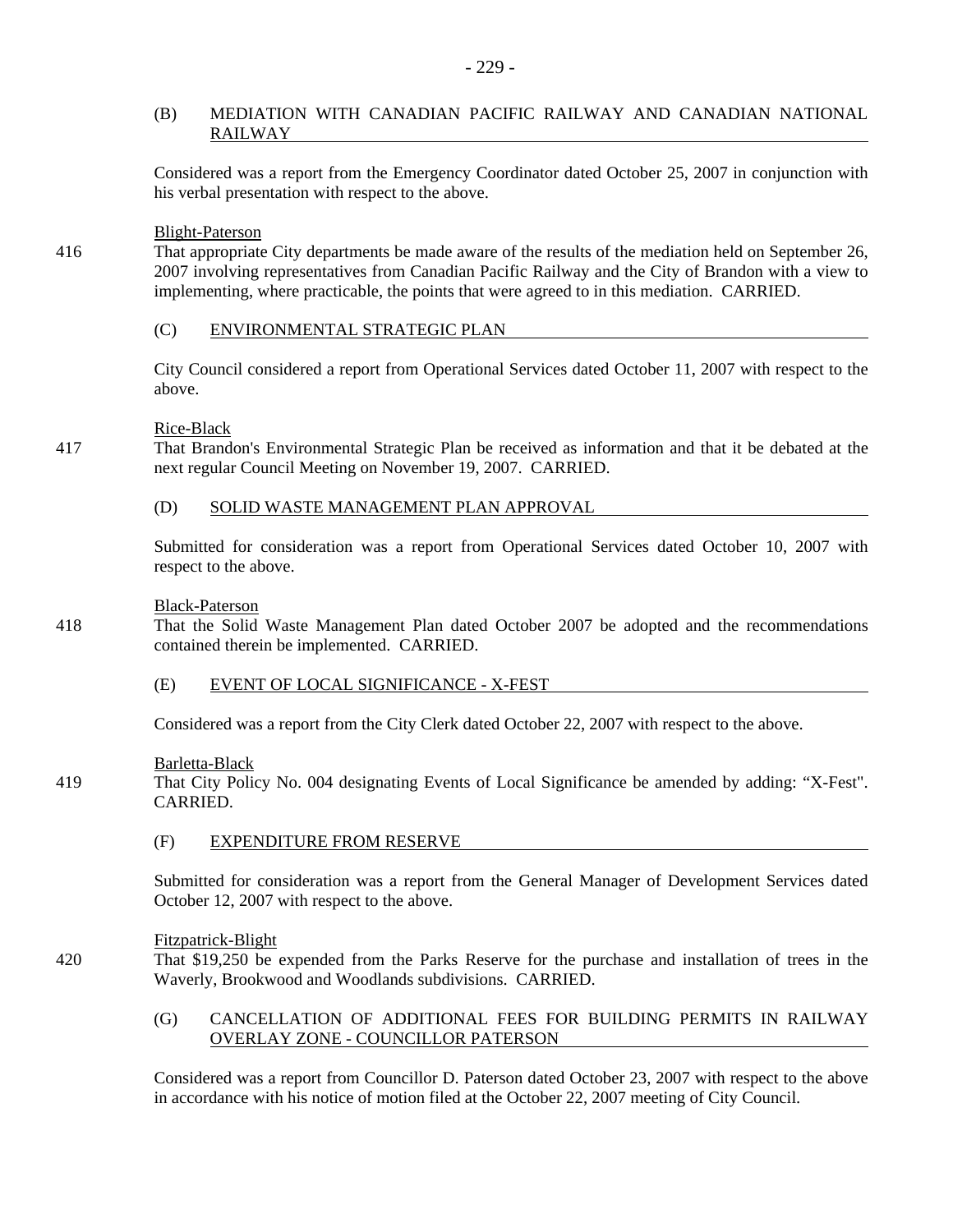## Paterson-Barletta

421 That Administration draft the necessary motion or by-law to cancel the need for citizens in the Railway Overlay Zone to pay \$350 extra for building permits, to add to their dwellings. LOST.

Prior to the above motion being voted on, the following amendment was put forward.

# Paterson-McCrae

422 That the above motion be amended by deleting the words: "building permits" and substituting therefor the words: "variation application". CARRIED.

## (H) FIRE HALL LOCATIONS - COUNCILLOR BARLETTA

City Council considered a report from Councillor V. Barletta dated October 23, 2007 with respect to the above in accordance with his notice of motion filed at the October 22, 2007 meeting of City Council.

## Barletta-Black

That Council provide direction to Administration on the matter of new fire hall locations whereby a report be prepared that would see one fire station located on or near Victoria Avenue west of 18th Street and another station at or near a site at 1st Street and Kirkcaldy Drive. NOT VOTED ON.

## Barletta-Paterson

423 That the matter of providing direction to Administration on fire hall locations be referred to a special meeting of City Council, to be held at the call of the Chair, at which time the general issue of location of fire halls may be debated. CARRIED.

# (I) SPECIAL MEETING REGARDING FIRE HALL LOCATIONS - COUNCILLOR BLACK

Submitted for consideration was a report from Councillor E. Black dated October 23, 2007 with respect to the above in accordance with his notice of motion filed at the October 22, 2007 meeting of City Council.

## Black-Campbell

That a special meeting be called to discuss the fire hall situation, determine process and provide direction to the Administration. NOT VOTED ON.

# Paterson-Blight

424 That the matter of providing direction to Administration on fire hall locations be referred to a special meeting of City Council, to be held at the call of the Chair, at which time the general issue of location of fire halls may be debated. CARRIED.

> Prior to the above noted referral motion being put forward, discussion took place with respect to the type of meeting to be held and the representation that would be received.

# (J) 3-WAY STOP SIGNS AT KIRKCALDY AND KNOWLTON DRIVES - COUNCILLOR PATERSON

This item was scheduled to appear on the agenda for the first regular meeting of City Council held following receipt of the Brandon Area Road Network Development Plan, however at the request of Councillor Paterson, same will be dealt with at the November 19, 2007 meeting.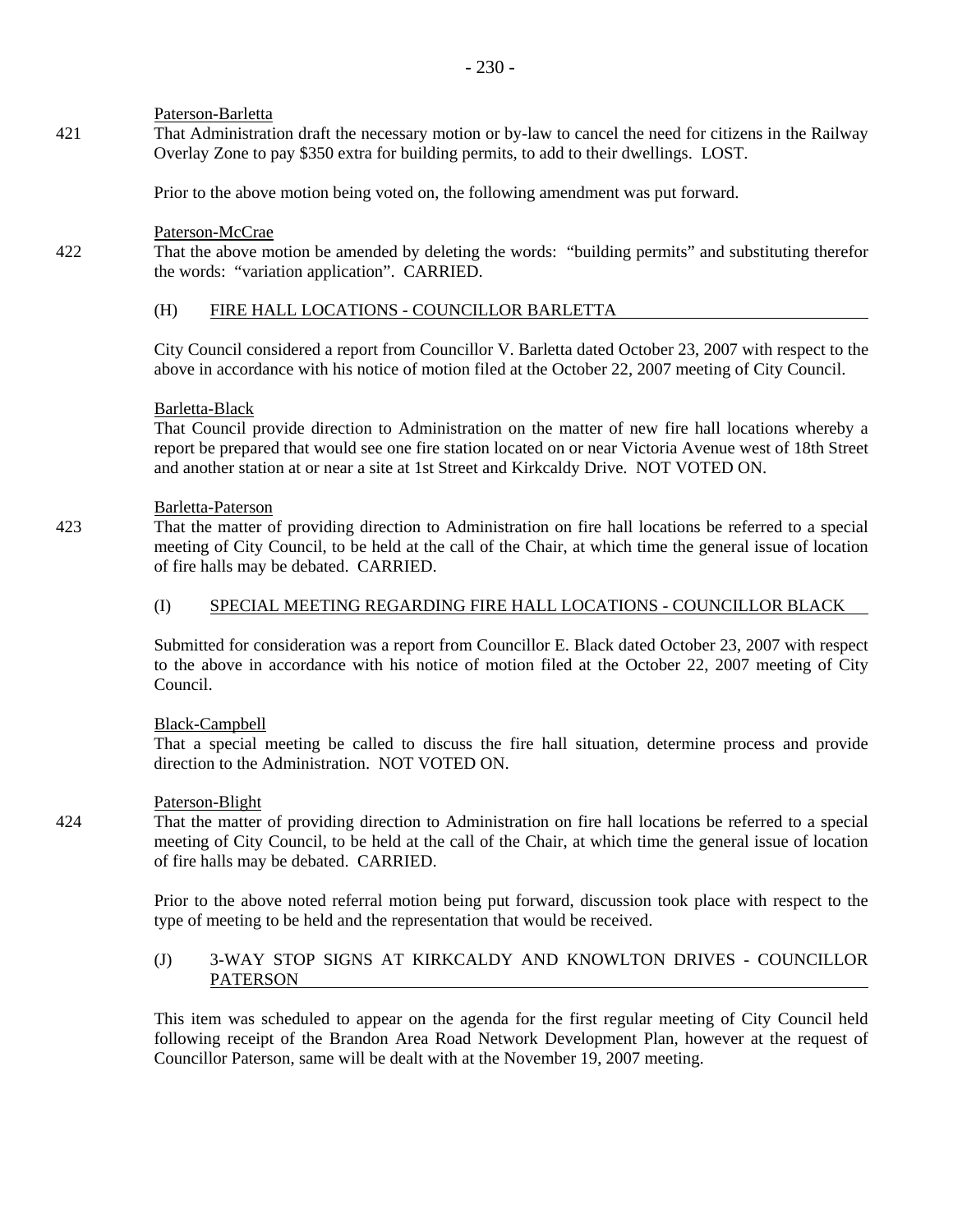## (K) 4-WAY STOP SIGNS AT MCDONALD AVENUE IN THE VICINITY OF 19TH TO 22ND STREETS - COUNCILLOR PATERSON

This item was scheduled to appear on the agenda for the first regular meeting of City Council held following receipt of the Brandon Area Road Network Development Plan, however at the request of Councillor Paterson, same will be dealt with at the November 19, 2007 meeting.

## BY-LAWS:

NO. 6880 - TO REZONE PROPERTY LOCATED AT 3000 RICHMOND AVENUE EAST (PT. NE 1/4 7-10-18 WPM) FROM DR DEVELOPMENT RESERVE ZONE TO MG INDUSTRIAL GENERAL ZONE (BOBIAK O/B/O CUMMING AND BRADLEY) 2ND READING AND ABEYANCE OF 3RD READING

It was noted this by-law had received first reading at the September 10, 2007 meeting of City Council.

Jessiman-Harwood

425 That By-law No. 6880 to rezone 3000 Richmond Avenue East (Pt. NE 1/4 7-10-18 WPM) from DR Development Reserve Zone to MG Industrial General Zone be read a second time;

> and further, that City Council hold third reading of the by-law in abeyance pending the execution of a development agreement between the City of Brandon and the applicant. CARRIED.

NO. 6887 - TO CLOSE AND CONVEY A PORTION OF COLLEGE AVENUE LOCATED WEST OF 41ST STREET BETWEEN BLOCKS 12 AND 13 PLAN 269 TO WAVERLY DEVELOPMENTS LTD. 2ND AND 3RD READINGS

> His Worship the Mayor declared an interest in this matter as he is related to the applicant and left the Council Chamber without any further discussion to avoid a conflict.

> It was noted that this by-law had received first reading at the October 22, 2007 meeting of City Council.

Blight-Jessiman

426 That By-law No. 6887 to close and convey a portion of College Avenue located west of 41st Street between Blocks 12 and 13 Plan 269 to Waverly Developments Ltd., be read a second time. CARRIED.

Blight-Fitzpatrick

427 That this by-law be read a third and final time. CARRIED.

| FOR                           | <b>AGAINST</b> |
|-------------------------------|----------------|
| Deputy Mayor Paterson         | Nil            |
| <b>Councillor Barletta</b>    |                |
| <b>Councillor Black</b>       |                |
| Councillor Blight             |                |
| <b>Councillor Campbell</b>    |                |
| <b>Councillor Fitzpatrick</b> |                |
| <b>Councillor Harwood</b>     |                |
| Councillor Jessiman           |                |
| Councillor McCrae             |                |
| Councillor Rice               |                |

Following the above motions being voted on, His Worship the Mayor re-entered the Council Chamber.